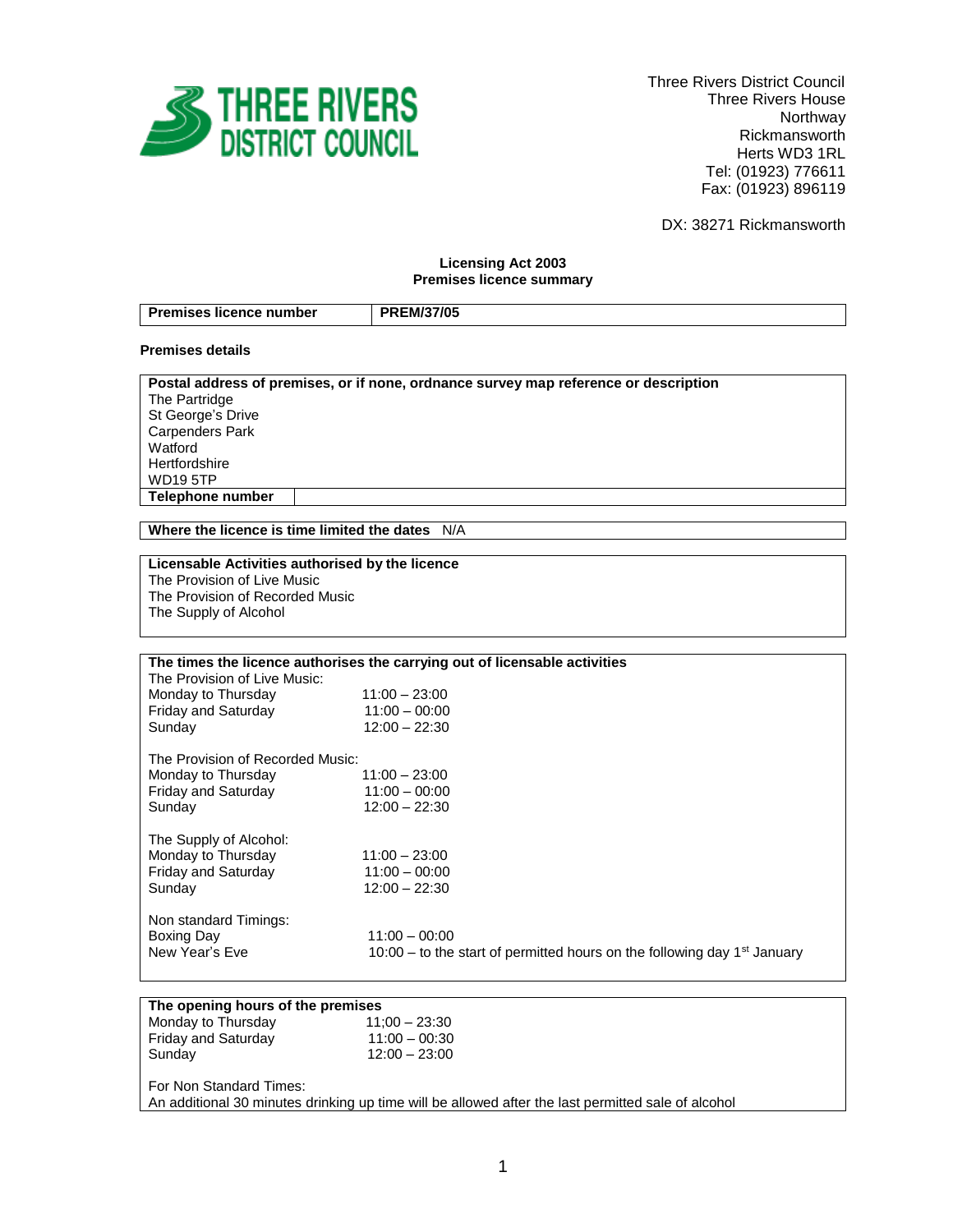**Where the licence authorises supplies of alcohol whether these are on and/or off supplies** Alcohol is supplied for consumption both on and off the premises

**Name, (registered) address of holder of premises licence** Ei Group Ltd 3 Monkspath Hall Road Shirley **Solihull** West Midlands B90 4SJ

Telephone Number: 01212 725000 Email: licensing@eigroupplc.com

**Registered number of holder, for example company number, charity number (where applicable)** 2562808

**Name of designated premises supervisor where the premises licence authorises the supply of alcohol** Paul Jeffery

**State whether access to the premises by children is restricted or prohibited** Restricted.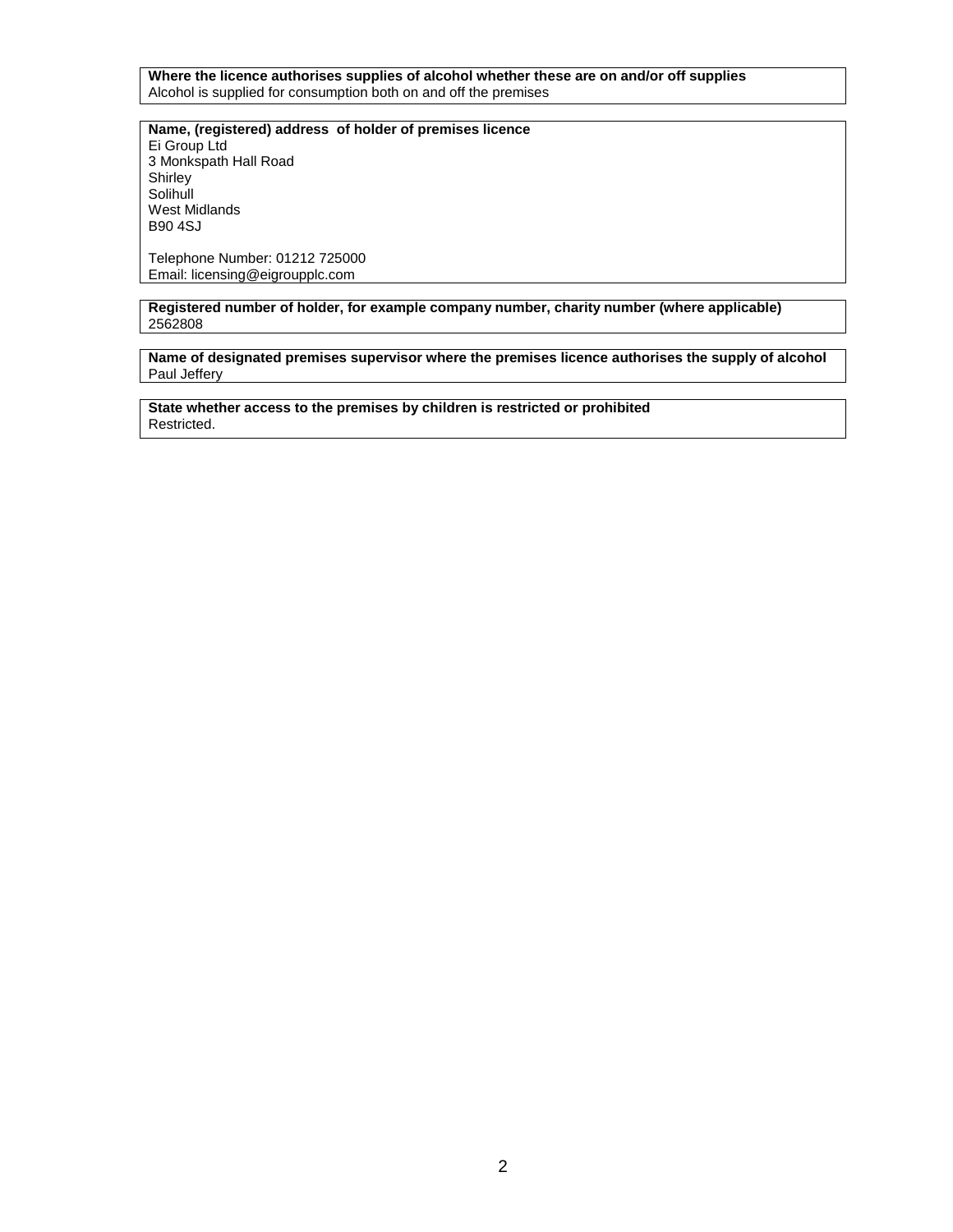

 Three Rivers District Council Three Rivers House Northway Rickmansworth Herts WD3 1RL Tel: (01923) 776611 Fax: (01923) 896119

DX: 38271 Rickmansworth

## **Licensing Act 2003 Premises Licence**

| -                              | <b>PREM/37/05</b> |
|--------------------------------|-------------------|
| <b>Premises licence number</b> | .                 |

# **Part 1 – Premises details**

| Postal address of premises, or if none, ordnance survey map reference or description |
|--------------------------------------------------------------------------------------|
|                                                                                      |
| The Partridge                                                                        |
| St George's Drive                                                                    |
| Carpenders Park                                                                      |
| Watford                                                                              |
| Hertfordshire                                                                        |
| <b>WD195TP</b>                                                                       |
| Telephone number                                                                     |

**Where the licence is time limited the dates** N/A

# **Licensable activities authorised by the licence**

The Provision of Live Music The Provision of Recorded Music The Supply of Alcohol

## **The times the licence authorises the carrying out of licensable activities**

| The Provision of Live Music:<br>Monday to Thursday<br><b>Friday and Saturday</b><br>Sunday | $11:00 - 23:00$<br>$11:00 - 00:00$<br>$12:00 - 22:30$                                |  |
|--------------------------------------------------------------------------------------------|--------------------------------------------------------------------------------------|--|
| The Provision of Recorded Music:                                                           |                                                                                      |  |
| Monday to Thursday                                                                         | $11:00 - 23:00$                                                                      |  |
| <b>Friday and Saturday</b>                                                                 | $11:00 - 00:00$                                                                      |  |
| Sunday                                                                                     | $12:00 - 22:30$                                                                      |  |
| The Supply of Alcohol:                                                                     |                                                                                      |  |
| Monday to Thursday                                                                         | $11:00 - 23:00$                                                                      |  |
| <b>Friday and Saturday</b>                                                                 | $11:00 - 00:00$                                                                      |  |
| Sunday                                                                                     | $12:00 - 22:30$                                                                      |  |
| Non standard Timings:                                                                      |                                                                                      |  |
| Boxing Day                                                                                 | $11:00 - 00:00$                                                                      |  |
| New Year's Eve                                                                             | 10:00 – to the start of permitted hours on the following day 1 <sup>st</sup> January |  |
|                                                                                            |                                                                                      |  |
| The opening hours of the premises                                                          |                                                                                      |  |

| Monday to Thursday                                                                                                            | $11:00 - 23:30$ |  |
|-------------------------------------------------------------------------------------------------------------------------------|-----------------|--|
| <b>Friday and Saturday</b>                                                                                                    | $11:00 - 00:30$ |  |
| Sunday                                                                                                                        | $12:00 - 23:00$ |  |
| For Non Standard Times:<br>An additional 30 minutes drinking up time will be allowed after the last permitted sale of alcohol |                 |  |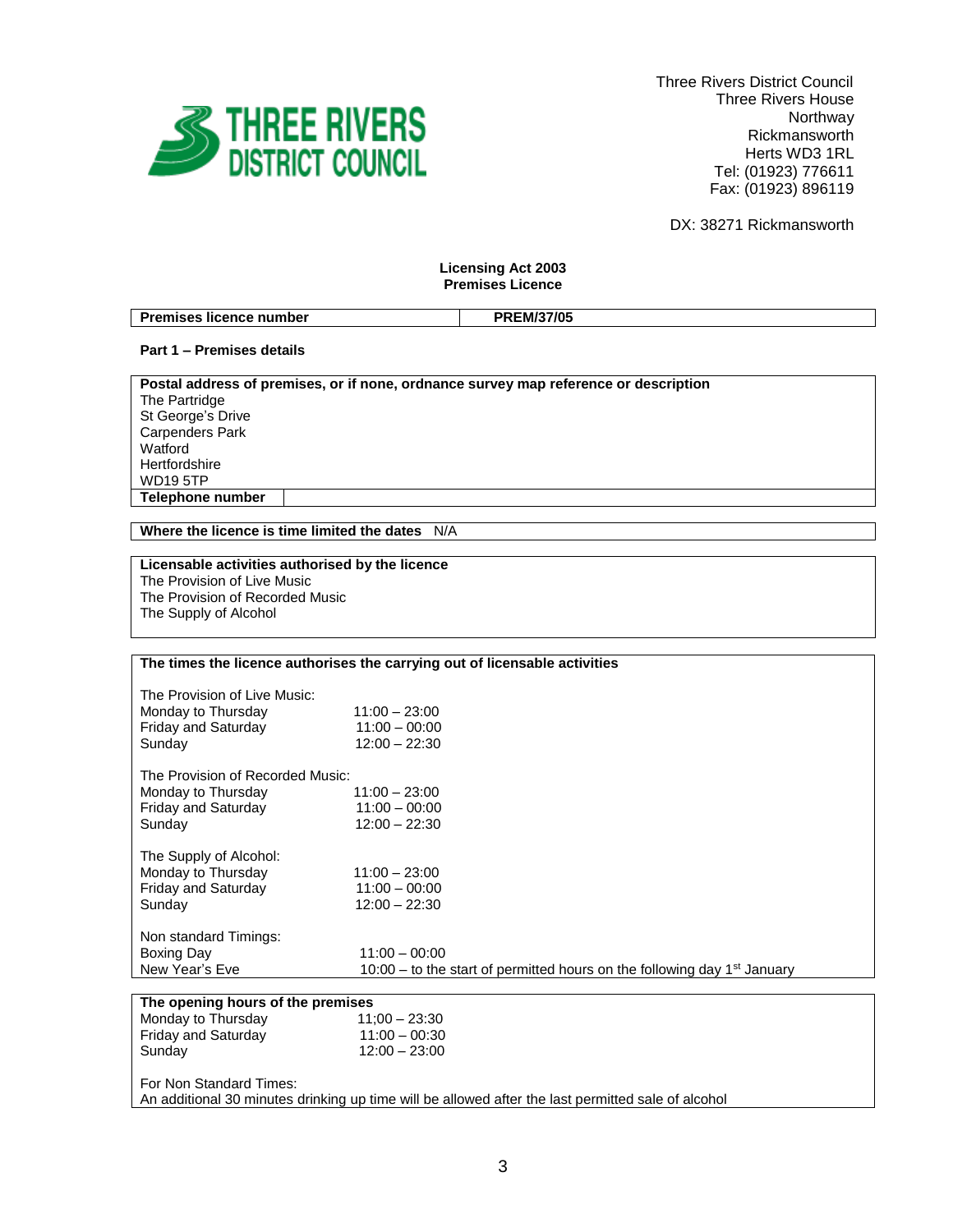### **Where the licence authorises supplies of alcohol whether these are on and/or off supplies** Alcohol is supplied for consumption both on and off the premises

#### **State whether access to the premises by children is restricted or prohibited** Restricted.

#### **Part 2**

# **Name, (registered) address, telephone number and e-mail (where relevant) of holder of premises licence**:

Ei Group Ltd 3 Monkspath Hall Road Shirley Solihull West Midlands B90 4SJ

Telephone Number: 01212 725000 Email: licensing@eigroupplc.com

**Registered number of holder, for example company number, charity number (where applicable)** 2562808

**Name, address and telephone number of designated premises supervisor where the premises licence authorises the supply of alcohol**:



Mobile:

**Personal licence number and issuing authority of personal licence held by designated premises supervisor where the premises licence authorises the supply of alcohol** Personal Licence number. PSL038 Issued by Three Rivers District Council

Date of Issue: 28 July 2020

Signed………………………………… Head of Regulatory Services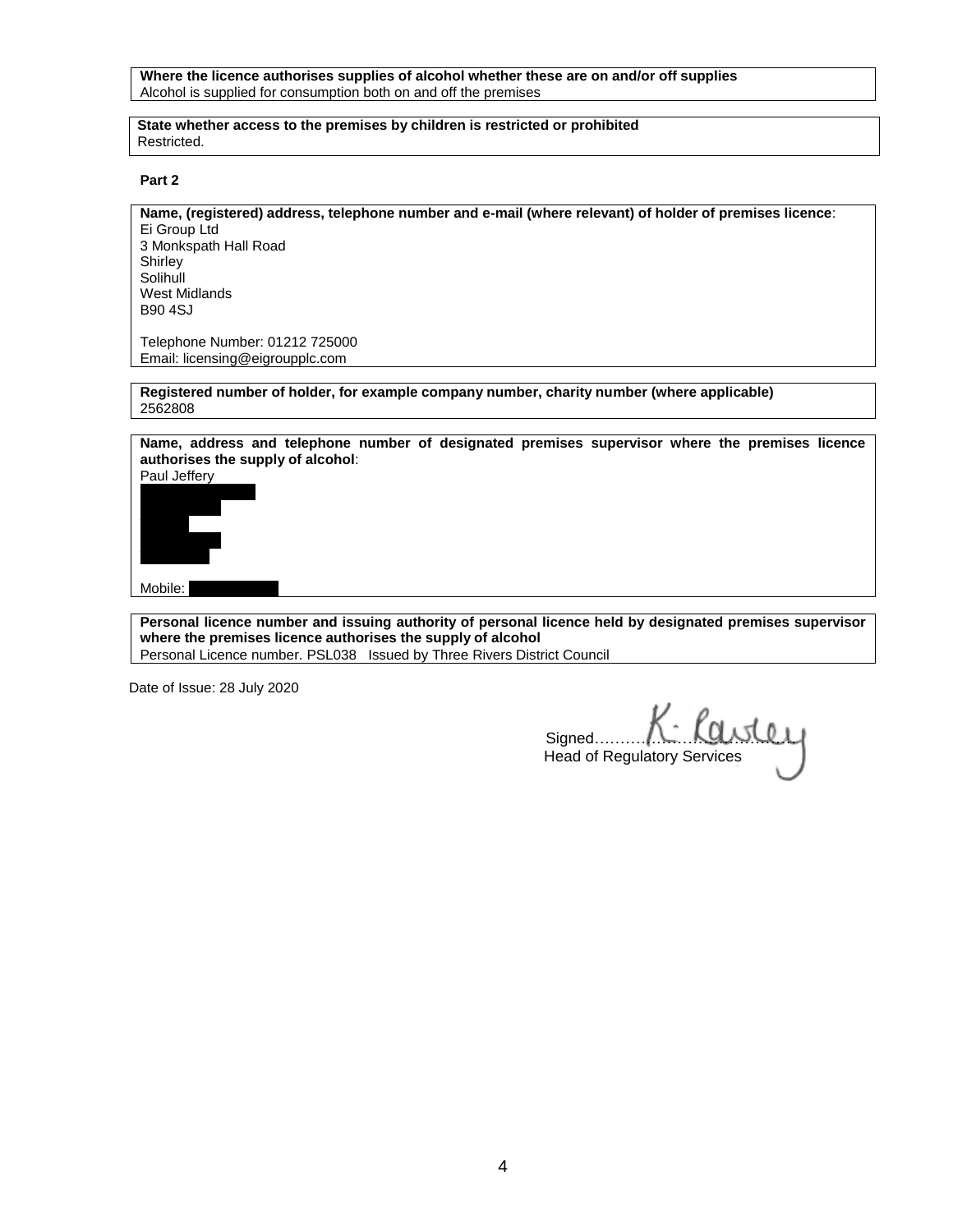## **Annex 1 – Mandatory Conditions**

#### **For the purposes of this schedule**

"the act" means the Licensing Act 2003

"Anti-Social Behaviour" has the meaning given in Section 36 of the Anti-Social Behaviour Act 2003;

"Disability" has the meaning given in section 1 of the Disability Discrimination Act 1995;

"Relevant Premises" has the meaning given in paragraphs (a) and (b) of the definition in section 153(4) of the Act (the relevant parts of which are attached to this licence).

## **Mandatory Condition – s19 of the Licensing Act 2003**

No supply of alcohol may be made under the premises licence;

- (a) at a time when there is no designated premises supervisor in respect of the premises licence, or
- (b) at a time when the designated premises supervisor does not hold a personal licence or his personal licence is suspended.

Every supply of alcohol under the premises licence must be made by person who holds a personal licence.

## **MANDATORY CONDITIONS SPECIFIED BY THE LICENSING ACT 2006 (MANDATORY LICENSING CONDITIONS) ORDER 2010 AS AMENDED BY THE LICENSING ACT 2003 (MANDATORY CONDITIONS) (AMENDMENT) ORDER 2014:**

#### **Mandatory Condition 1**

(1) The responsible person must ensure that staff on relevant premises do not carry out, arrange or participate in any irresponsible promotions in relation to the premises.

(2) In this paragraph, an irresponsible promotion means any one or more of the following activities, or substantially similar activities, carried on for the purpose of encouraging the sale or supply of alcohol for consumption on the premises—

(a) games or other activities which require or encourage, or are designed to require or

encourage, individuals to—

(i) drink a quantity of alcohol within a time limit (other than to drink alcohol sold or supplied on the premises before the cessation of the period in which the responsible person is authorised to sell or supply alcohol), or

(ii) drink as much alcohol as possible (whether within a time limit or otherwise);

(b) provision of unlimited or unspecified quantities of alcohol free or for a fixed or discounted fee to the public or to a group defined by a particular characteristic in a manner which carries a significant risk of undermining a licensing objective;

(c) provision of free or discounted alcohol or any other thing as a prize to encourage or reward the purchase and consumption of alcohol over a period of 24 hours or less in a manner which carries a significant risk of undermining a licensing objective;

(d) selling or supplying alcohol in association with promotional posters or flyers on, or in the vicinity of, the premises which can reasonably be considered to condone, encourage or glamorise anti-social behaviour or to refer to the effects of drunkenness in any favourable manner

(e) dispensing alcohol directly by one person into the mouth of another (other than where that other person is unable to drink without assistance by reason of disability).

## **Mandatory Condition 2**

The responsible person must ensure that free potable water is provided on request to customers where it is reasonably available.

## **Mandatory Condition 3**

(1) The premises licence holder or club premises certificate holder must ensure that an age verification policy is adopted in respect of the premises in relation to the sale or supply of alcohol.

(2) The designated premises supervisor in relation to the premises licence must ensure that the supply of alcohol at the premises is carried on in accordance with the age verification policy.

(3) The policy must require individuals who appear to the responsible person to be under

18 years of age (or such older age as may be specified in the policy) to produce on request, before being served alcohol, identification bearing their photograph, date of birth and either -

(a) a holographic mark, or

(b) an ultraviolet feature.

## **Mandatory Condition 4**

The responsible person must ensure that -

(a) where any of the following alcoholic drinks is sold or supplied for consumption on the premises (other than alcoholic drinks sold or supplied having been made up in advance ready for sale or supply in a securely closed container) it is available to customers in the following measures -

- (i) beer or cider: ½ pint;
- (ii) gin, rum, vodka or whisky: 25 ml or 35 ml; and
- (iii) still wine in a glass: 125 ml;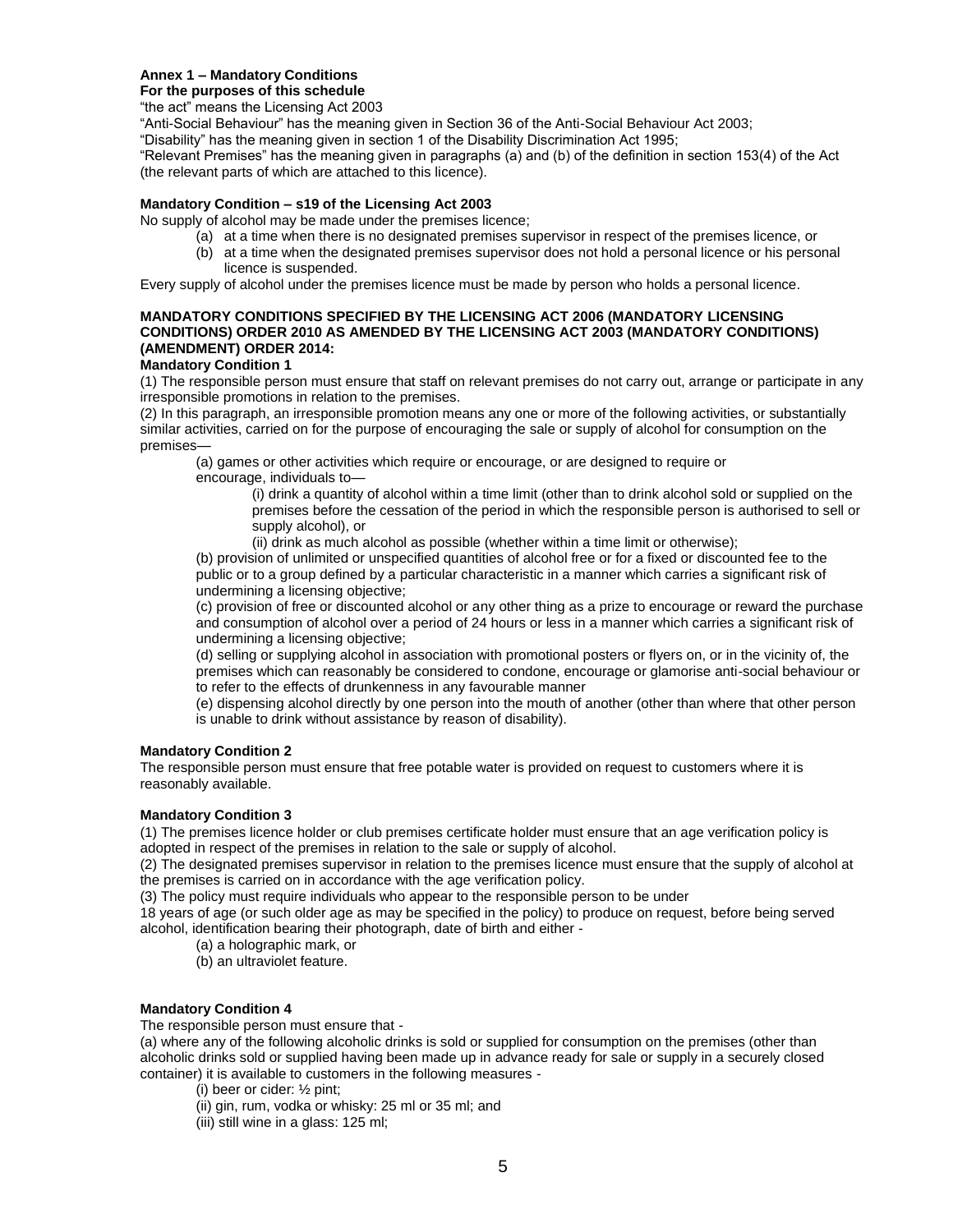(b) these measures are displayed in a menu, price list or other printed material which is available to customers on the premises; and

(c) where a customer does not in relation to a sale of alcohol specify the quantity of alcohol to be sold, the customer is made aware that these measures are available.

### **Mandatory Condition 5**

1. A relevant person shall ensure that no alcohol is sold or supplied for consumption on or off the premises for a price which is less than the permitted price.

2. For the purposes of the condition set out in paragraph 1 -

- (a) "duty" is to be construed in accordance with the Alcoholic Liquor Duties Act 1979(a);
	- (b) "permitted price" is the price found by applying the formula -

 $P = D + (D \times V)$ 

Where -

(i) P is the permitted price,

(ii) D is the amount of duty chargeable in relation to the alcohol as if the duty were

charged on the date of the sale or supply of the alcohol, and

(iii) V is the rate of value added tax chargeable in relation to the alcohol as if the value added tax were charged on the date of the sale or supply of the alcohol;

- (c) "relevant person" means, in relation to premises in respect of which there is in force a premises licence
	- (i) the holder of the premises licence,
	- (ii) the designated premises supervisor (if any) in respect of such a licence, or

(iii) the personal licence holder who makes or authorises a supply of alcohol under such a licence; (d) "relevant person" means, in relation to premises in respect of which there is in force a

club premises certificate, any member or officer of the club present on the premises in a

capacity which enables the member or officer to prevent the supply in question; and

(e) "valued added tax" means value added tax charged in accordance with the Value Added Tax Act 1994(a).

3. Where the permitted price given by Paragraph (b) of paragraph 2 would (apart from this paragraph) not be a whole number of pennies, the price given by that sub-paragraph shall be taken to be the price actually given by that subparagraph rounded up to the nearest penny.

4. (1) Sub-paragraph (2) applies where the permitted price given by Paragraph (b) of paragraph 2 on a day ("the first day") would be different from the permitted price on the next day ("the second day") as a result of a change to the rate of duty or value added tax.

(2) The permitted price which would apply on the first day applies to sales or supplies of alcohol which take place before the expiry of the period of 14 days beginning on the second day.